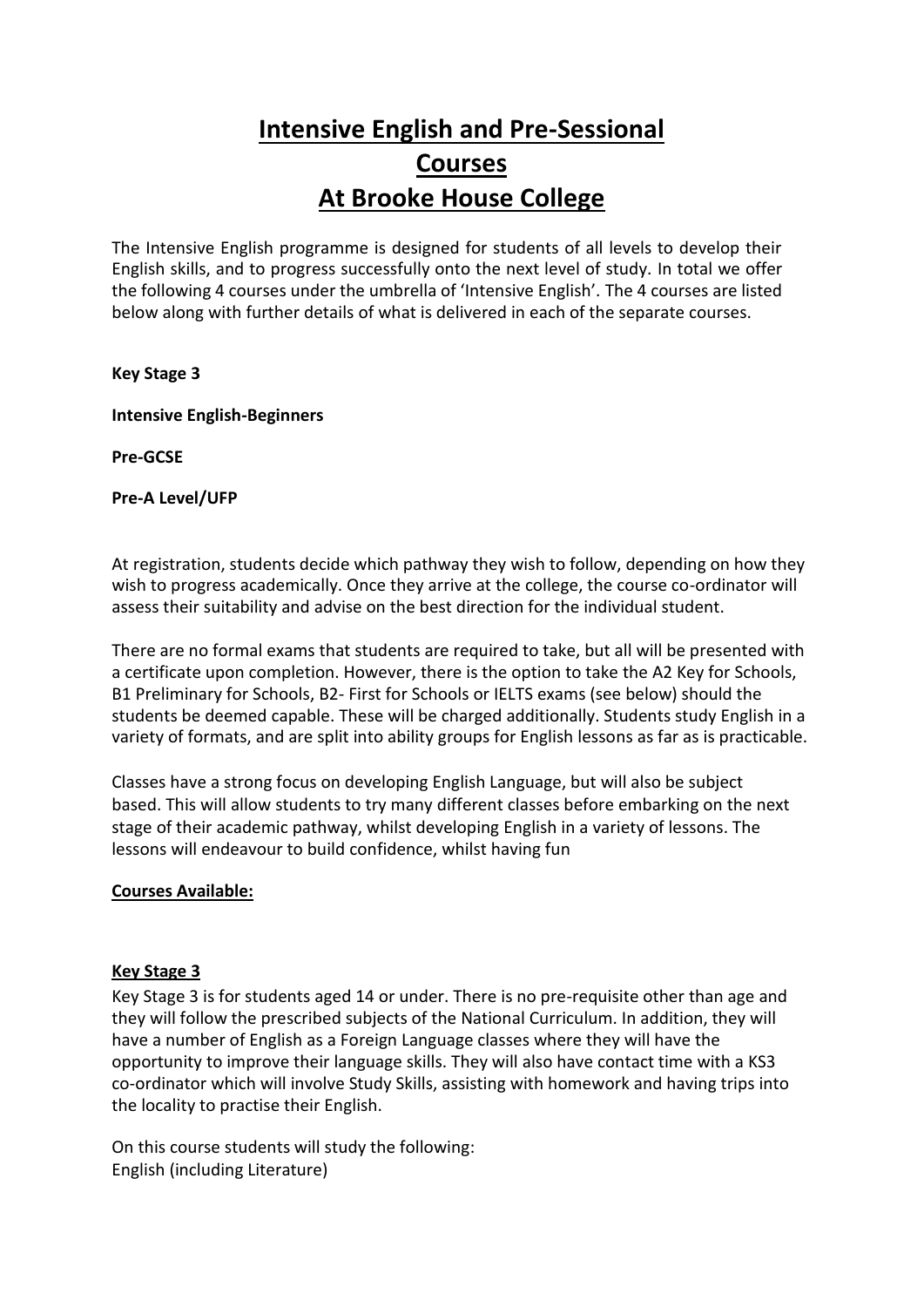English as a Foreign Language Mathematics Science Humanities PE IT Study Skills

## **Intensive English-Beginners**

This is for students with a very low-level or complete beginner status. There is no prerequisite for studying on this programme. Students will have a wide variety of English classes, which will cover all aspects of Reading, Writing, Speaking and Listening. This is designed to give the students a well-rounded experience and will develop these skills quickly. They will also have other subjects built into the timetable to help them develop English in a variety of settings.

On this course they will study the following: English-as a Foreign Language Mathematics IT **Science** Humanities PE

#### **Pre-GCSE**

This course is for students wishing to progress onto a one year or two year GCSE programme next academic year. It is heavily designed around giving students the skills needed to be successful and build their English to the required level. There is no prerequisite for studying on this course, but a level of Pre-Intermediate English is advisable in order to access the course.

On this course students will study the following: English (including Literature) English as a Foreign Language Mathematics Science-Chemistry, Physics and Biology Humanities-History, Geography, Globalisation, Media Studies etc. Social Science-Business Studies, Economics, Sociology, Psychology, Politics, Law etc. PE IT

#### **Pre-A Level/University Foundation Programme**

This course is for students wishing to progress onto a one year University Foundation Programme or two year A Level programme next academic year. It is heavily designed around giving students the skills needed to be successful and build their English to the required level. There is no pre-requisite for studying, but it is worth checking with desired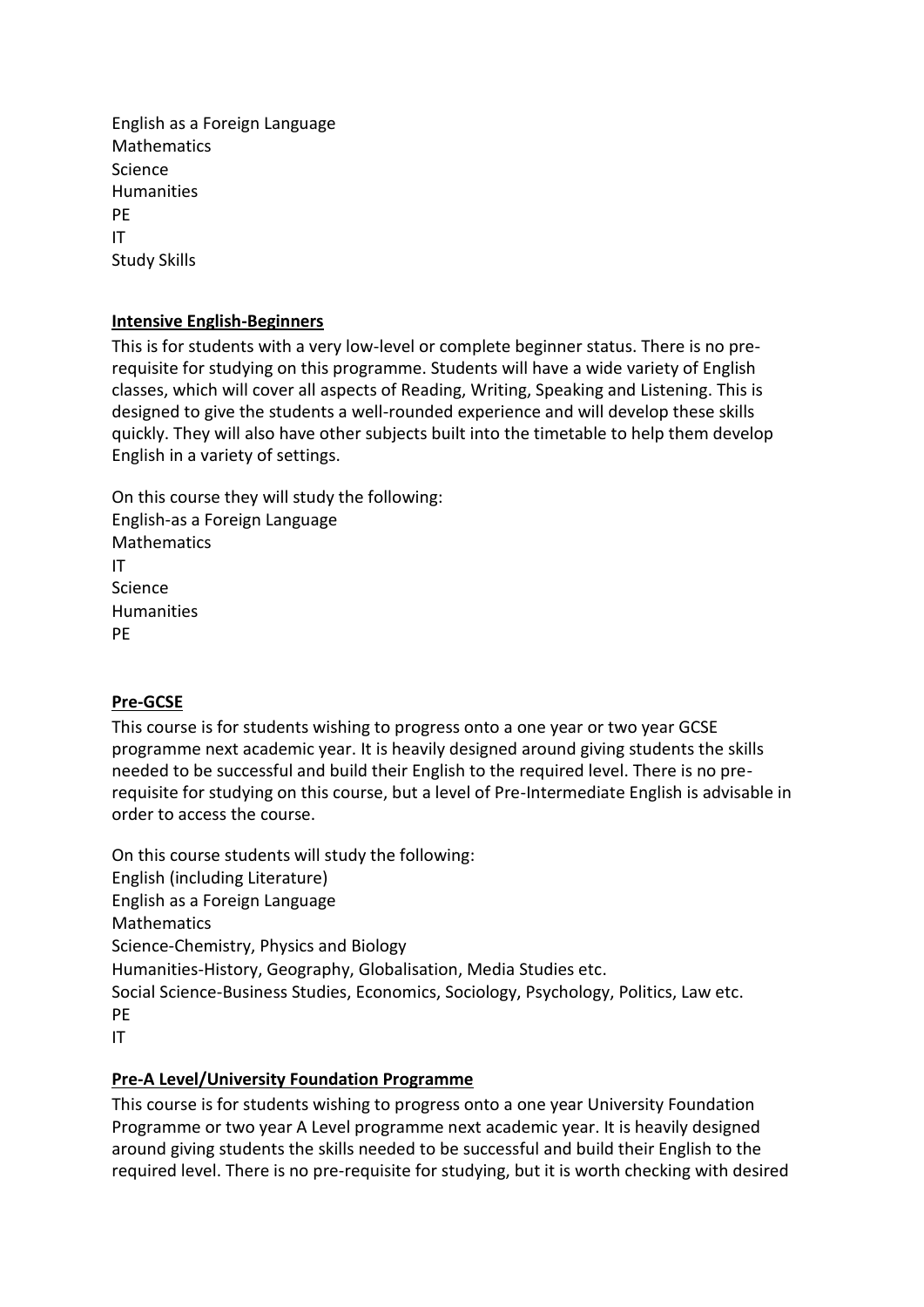universities about the level of education required to study at their institutions. Ideally, students should be over 16 years old. Intermediate English is advisable in order to access the course; The course will be heavily based around A Level subject material.

On this course students will study the following: English (including Literature) English as a Foreign Language and IELTS **Mathematics** Science-Chemistry, Physics and Biology Humanities-History, Geography, Globalisation, Media Studies etc. Social Science-Business Studies, Economics, Sociology, Psychology, Politics, Law etc. PE IT

Please see the following descriptions, to gain an insight into what the courses have to offer.

## **English as a Foreign Language**

This course is designed for gradual skills development and classwork is tailored and adapted according to individual and group abilities based on the CEFR A1, A2, B1, B2, C1 & C2 assessment levels.

Brooke House teaches the A2 Key for Schools, B1 Preliminary for Schools, B2- First for Schools qualifications. These are all internationally recognised qualifications set by Cambridge English. The levels start with A2, and progress to B1 and then B2 as competence builds. Students will have the opportunity to sit the formal exam in an official capacity for the chance to gain a recognised qualification in English Language. Once all of these are completed, students may also have the chance to sit the IELTS exam. Students should liaise with their class teachers if they wish to be formally assessed.

Work based on the A2, B1 and B2 exams is interesting and motivating with clear aims. Classwork includes single, pair and group work and students are encouraged from the beginning to develop their communicative language. Students are also taught to develop study skills and are helped to organise their own learning in preparation for more advanced study in their future academic career.

Materials include a variety of interesting resources, designed for younger learners, to produce accuracy and self-confidence with the language such as:

- Listening CDs with accompanying worksheets using topics which are relevant to daily life, such as homes, shops, arts and entertainment, fashion and famous people. - Graded grammar development progressing from simple present tense through to past continuous tense and encompassing basic grammar tools, such as use of comparatives and modals.

- Reading skills, teaching letter/sound recognition using both phonemes and phonetics and concentrated comprehension and vocabulary work.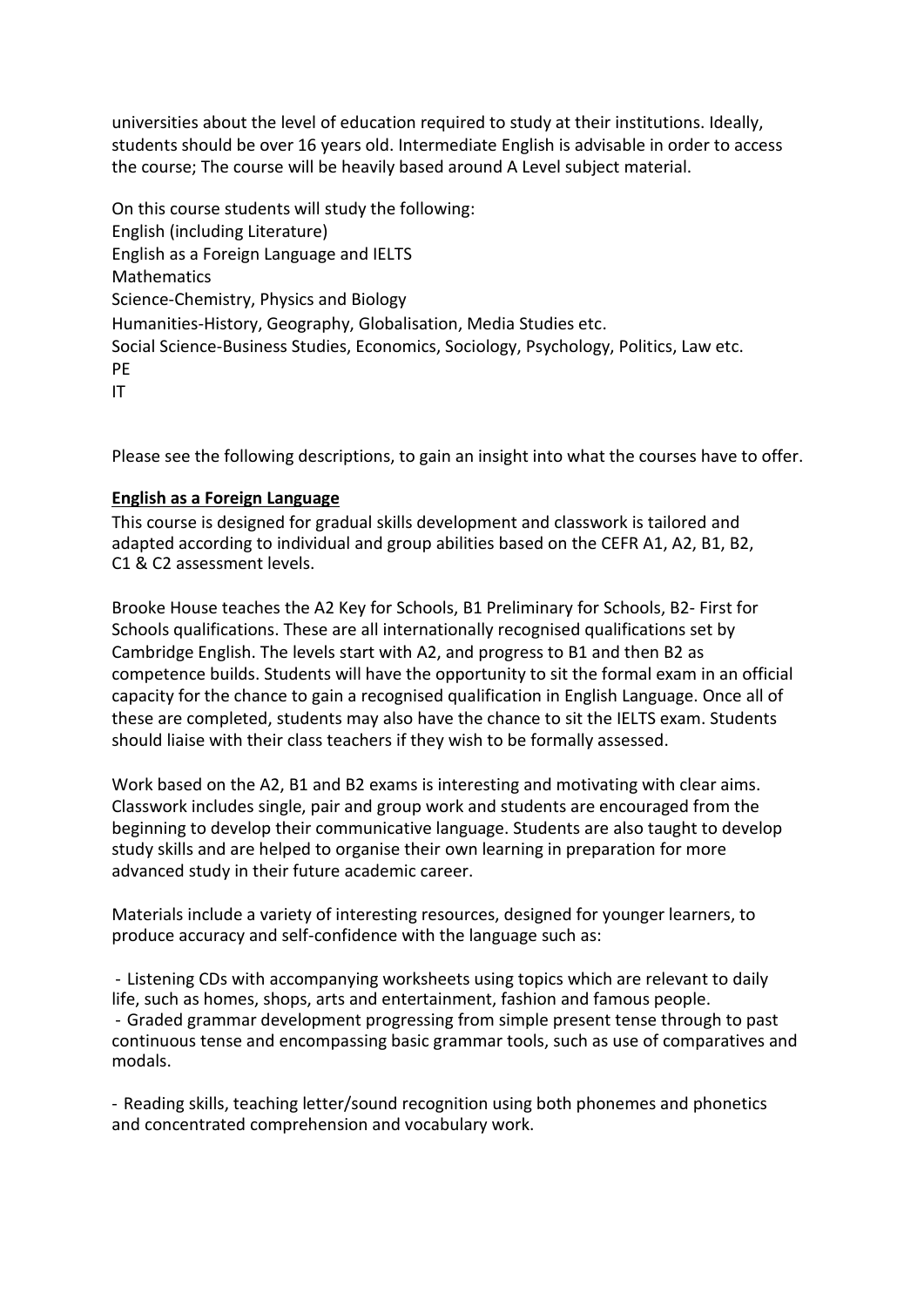- Writing is also promoted from the outset with short pieces of work designed for individual language development gradually working towards producing paragraphs.

#### **English and English Literature**

Students build on their previous academic attainments in the English language. On this course they further their English in preparation for future study of their academic subjects. They study stimulating contemporary ideas in depth to increase their vocabulary, knowledge of grammar, speaking and writing skills as well as their reading and listening comprehension.

Lessons are designed to interest and motivate the students through discussions, role play and a variety of comprehension exercises on topic related material and literature exerts. Contemporary literature is quite often taught and can be tailored to the interest of students. Authentic listening material is an integral part of the lessons.

## **Mathematics**

Students will be taught a variety of mathematical skills as well as vocabulary. Lessons will include practical components as well as identifying new language. This could be puzzles, games, investigations etc. Mathematical skills, knowledge and terminology will be taught to enhance the course that students have embarked on or hoping to progress to.

#### **Science**

Science is broken down into its three main subject areas-Physics, Biology and Chemistry. Students will be taught a variety of subjects within these main areas. Lessons will include practical components as well as identifying new language. This could involve field trips, problems and investigations. Scientific skills, knowledge and terminology will be taught to enhance the course that students have embarked on or hoping to progress to.

# **IT**

The students will learn about e-safety and the dangers of online threats. They expand and learn new research skills as well as vocabulary connected with IT today. The students will be looking into both business context as well as creative use of the IT. They investigate and organise information using advanced research skills, office based tasks, creative design, and publishing as well as formal writing. They will have the chance to complete Functional Skills style exercises, which build upon skills as well as language. Lessons will be fun and engaging.

# **PE**

All non-Football Academy students will have one lesson of Physical Education each week. This is to give them a break from the classroom environment and develop fitness and